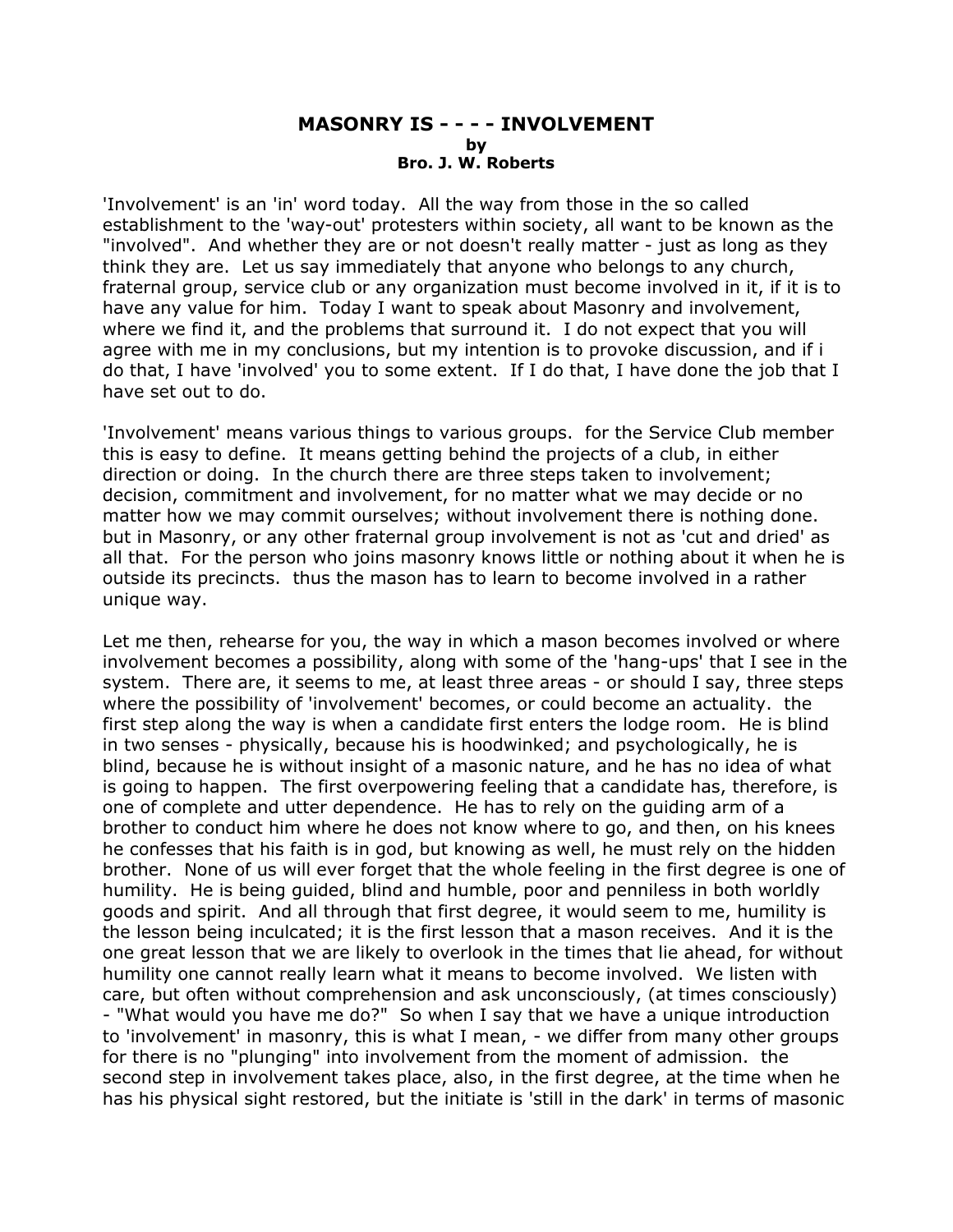teaching and unfortunately - at least under our present system - is going to remain this way for some time. We know that the reasons are evident to us. The teachings are bound up in symbols, abstraction and a somewhat archaic language, which may have great beauty, but it lacks directness, which is a clear necessity in this day of advanced communication. we know that we will always be 'learning' in masonry but very often it takes months and years for the meaning of even the most elementary teachings to come through, and some members unfortunately, give up trying. Now the reasons are, it seems to me, clear.

At this point I would like to make rather a long aside to grapple with the question "How can it be possible for a Mason to know that in which he is involved, when we have a system that does not dwell long enough on the basic issues right from the start?" You may want to argue with this, but I would think that no one would deny that the object of Masonry, as seen through the eyes of a newly initiated, passed or raised brother is simply to get ready for examination, so that the next degree or 'plateau' may be reached. but as far as the meaning of the work, and the application of the symbols to real life, there just hasn't been sufficient time.

In papers delivered by Ned Rivers and Morley Merner at an Inter-provincial Conference of the four Western Jurisdictions, they registered grave doubts about whether we do, in fact prepare men within masonry with anything like the care we ought to. Now I don't always agree with learned authorities within our craft, but in these papers "The Fellowcraft Degree makes a Mason Think" (portions of which were published in a recent Grand Lodge Bulletin) they make some valid and pertinent observations which bear upon the subject I am tackling. May I, in my own words, say some of the things they said.

First: the basis of much of the work in the lodge is to literally push a man through three hoops to get the 'bag of candy', or 'pot of gold' at the other end: - that the object of the Craft Masonry is to get a man through to the place where he is a Master Mason. But he does these things without really learning what masonry is all about. you may counter with "If a man really does his homework, and is willing to learn, he will have much light shed on the questions that bother him." My contention is that they do not know what questions to ask. It is also my contention that in this busy society of ours, he is not going to find the time. And his sponsor is every bit as busy as he is. How, then, can we ever expect a man to become involved in the real principles of masonry, when he has only a halting glimpse of its symbolism.

Secondly: The whole subject of what an 'apprentice' really does in real life escapes us. we make a man an apprentice for one month, (some may take up to two or even three months) and so the majority of masons experience a very brief apprentice period. But is this a good thing? In the world of skills and tools, we would not dare turn out a man after a thirty day exposure to his trade or calling. what makes us think that it can be done in the world of 'ideas', especially where those ideas are veiled in allegory and symbolism, and where the ideas are often abstract? Even on the practical side of things, as is described in the paper by Ned rivers, we give new initiates the by-laws of the lodge, without any explanation except for a short bit that is read to every new member of a lodge. The only answer to this is to give the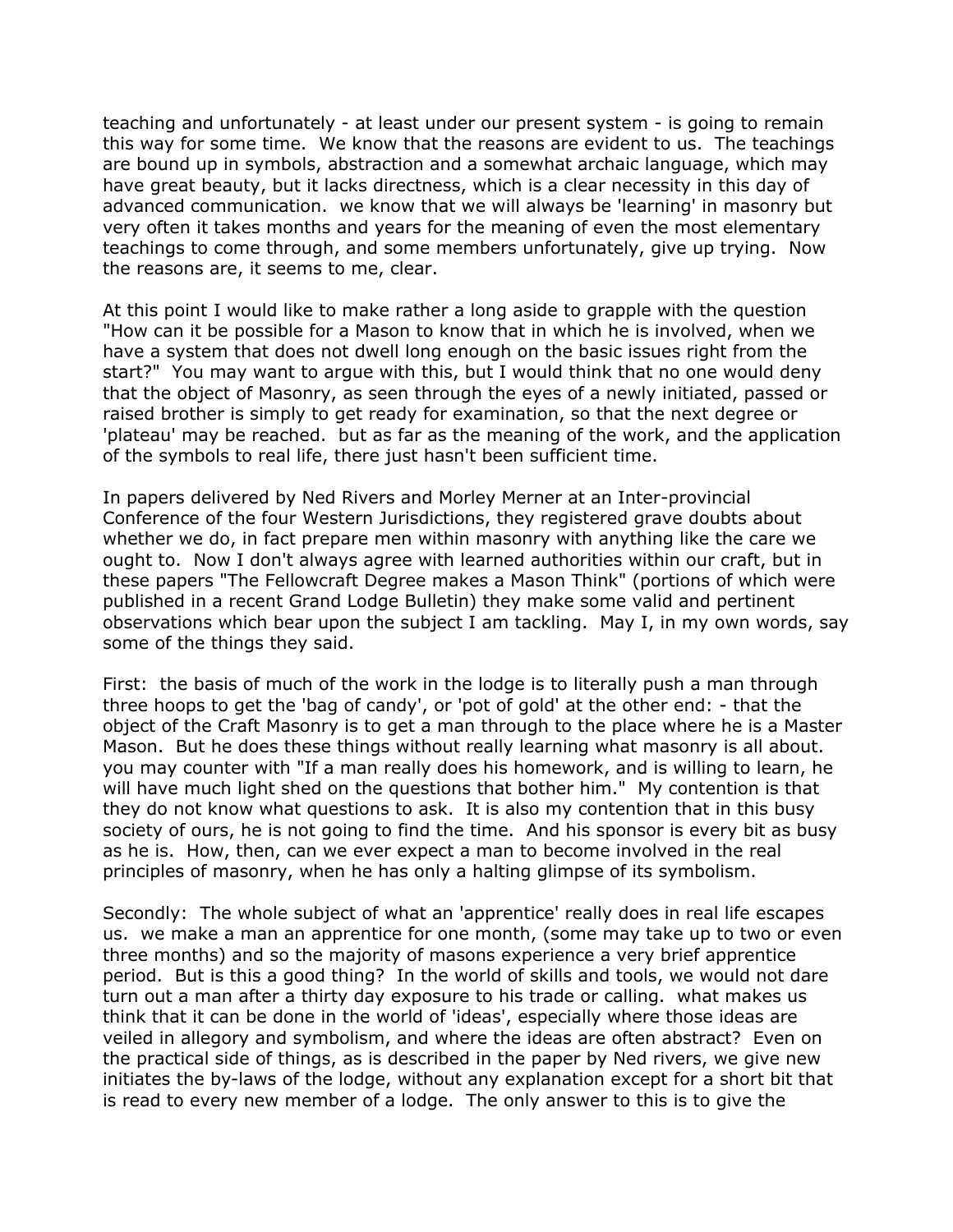apprentice more time and better instruction. The question that we must ask, and I hope that you will discuss, is "what should we do about it?" Perhaps we need to get back to an older system where the Entered Apprentice spent several months in that degree before he moved up. Perhaps we should allow at least six months between degrees, during which time, we should go over, very carefully, all of the symbolism and allegory, and relate them to the practical action that a mason is supposed to demonstrate in his own life. We should have "lodges of instruction" where the teachers of the apprentices will be those who know its meaning well. And then when the initiates come to their time of examination, they will not only know the words, but they will also know the meaning.

In the degree, a person is exposed to an hour and a half of lectures, perambulations and other detail. for him, he can only say "I was involved in 'something'" - fleeting lectures, hazy symbolism, difficult-to-grasp allegory - and later he will add 'hard-tolearn obligations'. But surely for him to become involved, masonry must be much more than this. and the only way he can become involved in the principles of masonry is when the symbols and veiled teachings become meaningful to him.

Some will suggest that if we lengthen this period between degrees, we will lose a number of good men to masonry. But I would suggest than an examination of most Registers in the Province today would demonstrate that we are not reaching and involving a great many who are joining masonry, and the umbilical cord appears to be their yearly payment of dues. There would be one main benefit from spacing the degrees at wider intervals, especially between the first and the second:- if he learns his work well in the first degree, then he has a 'mind-set' which will enable him to grasp the symbolism of the succeeding degrees with a lot more precision. let me underline again, that if we do not make the initiate understand, then there is no way that its principles can become relevant, and if the principles aren't relevant, then there is no way in which a Mason can become involved as he ought. When a man first comes to light, it is not enough to tell him about the VOSL, the Sq. and the Cs. He must be taught that these symbols, when related to life have significance; that the VOSL is the rule and guide to faith and that we live in a moral universe, but it depends on OUR APPLICATION TO THE PRINCIPLE - that the Sq. is that by which we guide our moral activity IN TERMS OF ACTIVITY IN THE WORLD; and that the Cs. symbolizes our scope of activity, IN A MEANINGFUL WAY TOWARD OUR BROTHER, AND THE REST OF THE WORLD. "To be a good man and true" is the first lesson that a Mason is taught - but often this lesson escapes him because we do not spend nearly enough time making this a FACT that is well and abundantly symbolized.

The third symbolic step taken in masonry involvement takes place when we are raised to "stand on our own two feet". We enter on a brother's arm, - we are raised to stand on our own feet. This is where we begin as independent workers within the Craft. This is the time when our own initiative becomes important. This is the time, when we either, in fact or symbolically become the supporting brother for those who enter into the lodge room for the first time. Here is where meaningful involvement ought to begin - but the question must be asked "does it?" I think that we are all aware of the great numbers of masons who drop away after the first few months, and one of the reasons is that we fail to sustain the interest which has already been built